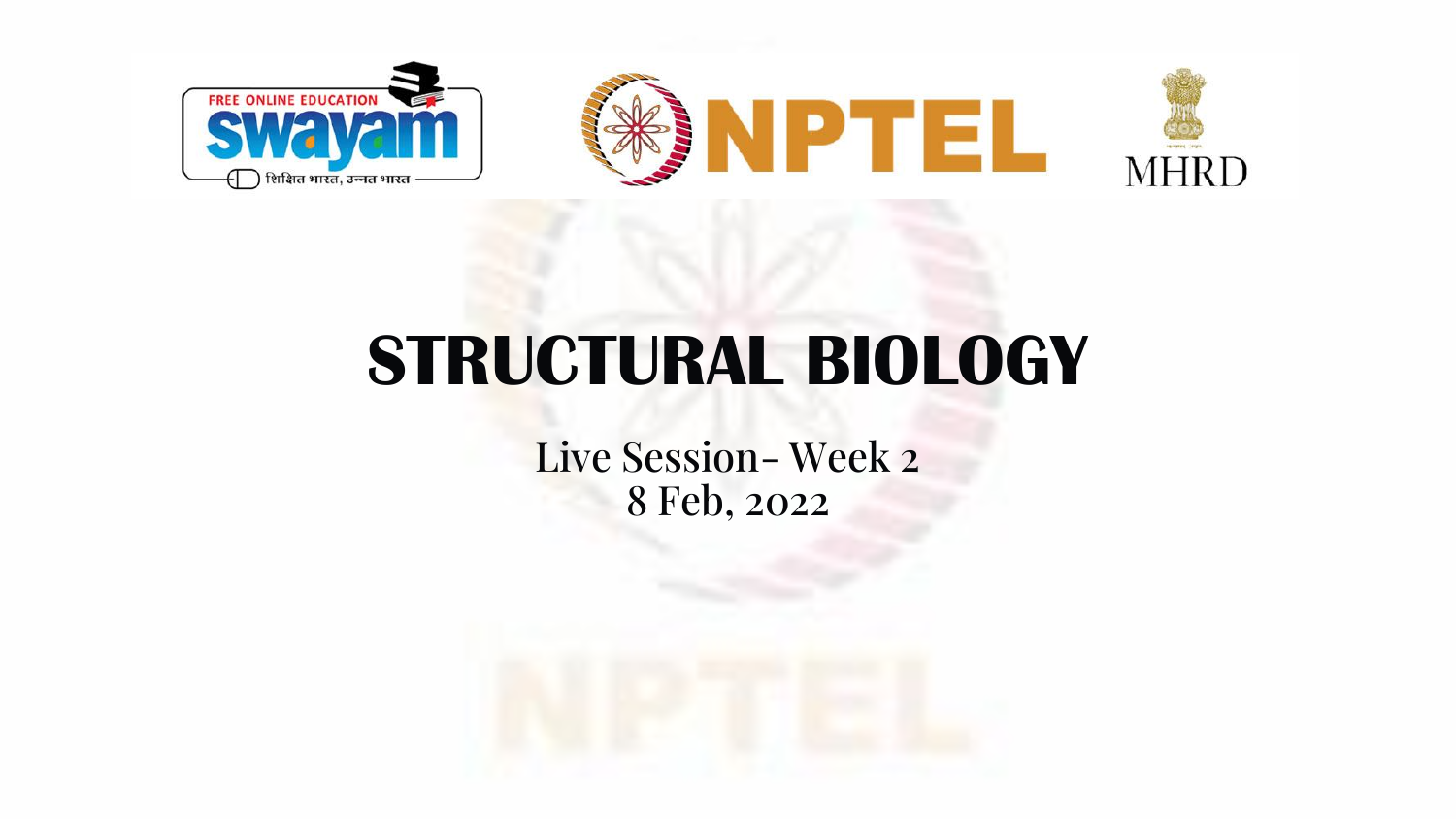**Summary** Sample Problems Questions (from portal) Questions

### **Summary**

**Week\_2\_Lecture\_1**: About Amino acids and their properties.

- 1. Amino acids are the organic compounds containing carbon, hydrogen, oxygen and nitrogen and they serve as monomers of proteins.
- 2. As the name implies, they contain an amino group and a carboxylic acid group. The various amino acids differ with respect to the side chain R attached to it.
- 3. Among standard amino acids, nine amino acids contain non-polar side chain. These are *Glycine, Alanine, Valine, Leucine, Isoleucine, Proline, Methionine, Phenylalanine and Tryptophan*.
- 4. Six amino acids contain uncharged polar side chain, they are *Serine, Threonine, Cysteine, Asparagine, Glutamine and Tyrosine*.
- *5. Lysine & Arginine* have side chains that contain positively charged groups and amino acids *Aspartate & Glutamate* contain acidic side chains.

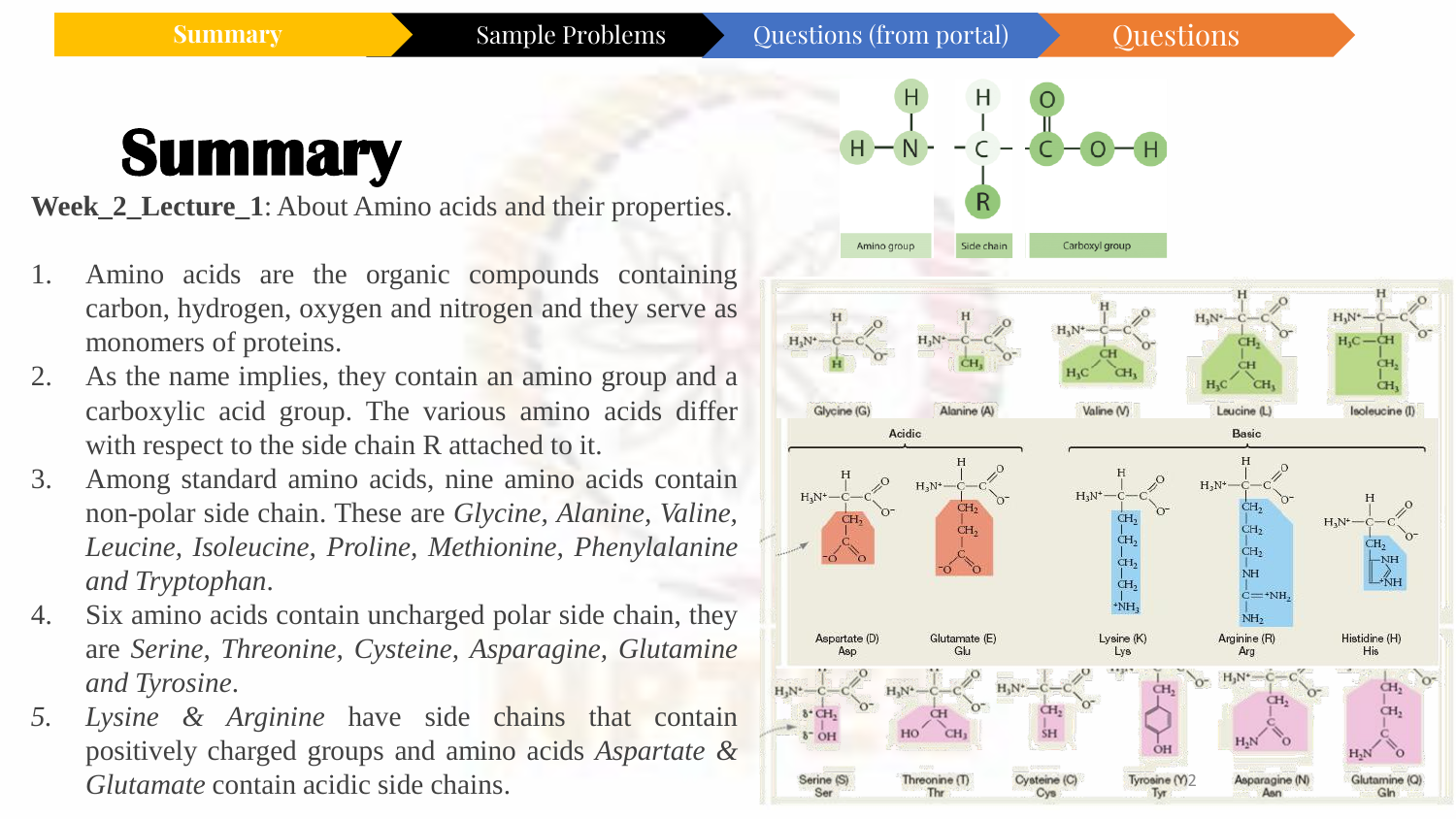**Week 2 Lecture 2:** This lecture is about Peptide bond and levels of protein structure.

- 1. A peptide is a compound consisting of two or more amino acids. The average molecular weight of a standard amino acid is nearer to 128 Da.
- 2. During the formation of a polypeptide, one water molecule is removed, so the average molecular weight of an amino acid in a polypeptide is about 110 Da (128-18 (water weight)).
- 3. The peptide bond has a partial double bond character, where the oxygen has a partial negative charge and the nitrogen has a partial positive charge, setting up a small electric dipole.



- 4. Proteins have four levels of the structural organization. *Primary structure* is the amino acid sequence specified by genetic information. As the polypeptide chain folds, it forms certain localized arrangements of adjacent amino acids that constitute secondary structure.
- 5. The overall three-dimensional shape that a polypeptide assumes is called the tertiary structure. Proteins that's consist of two or more polypeptide chains are said to have a quaternary structure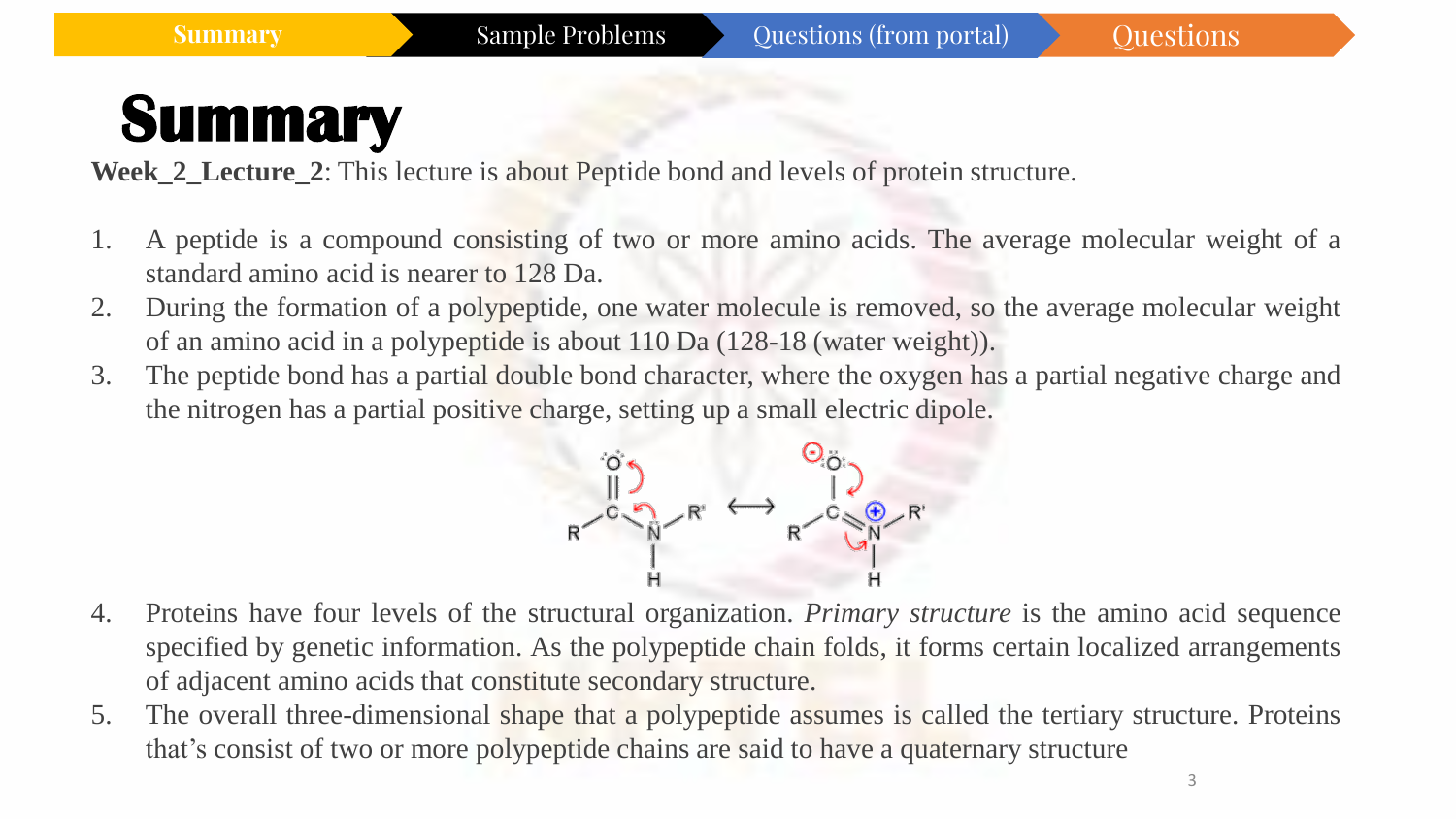**Week\_2\_Lecture\_3**: Focuses on protein dihedrals and Ramachandran Plot.

- 1. The torsion angle about the bond between the amino nitrogen and the α-carbon atoms is called φ whereas the torsion angle about the bond between the  $\alpha$ -carbon and the carbonyl carbon atoms is  $\psi$ .
- 2. The restricted rotation about C—N bond can be specified by torsional angle omega.
- 3. Phi and Psi can have any values between  $+180^\circ$  to  $-180^\circ$ . Most of the values are not allowed due to the steric interference between backbone and side chain atoms.
- 4. The combinations of phi and psi values that are permitted in a peptide backbone or that are not permitted due to steric constraints were first determined by *G N Ramachandra*.
- 5. These permitted values can be visualized on a two dimensional plot called a Ramachandran Plot.
- 6. The Ramachandran plot provides a way to view the distribution of torsion angles in a protein structure and shows that the torsion angles corresponding to the two major secondary structure elements ( $\alpha$ -helices and β-sheets) are clearly clustered within separate regions.

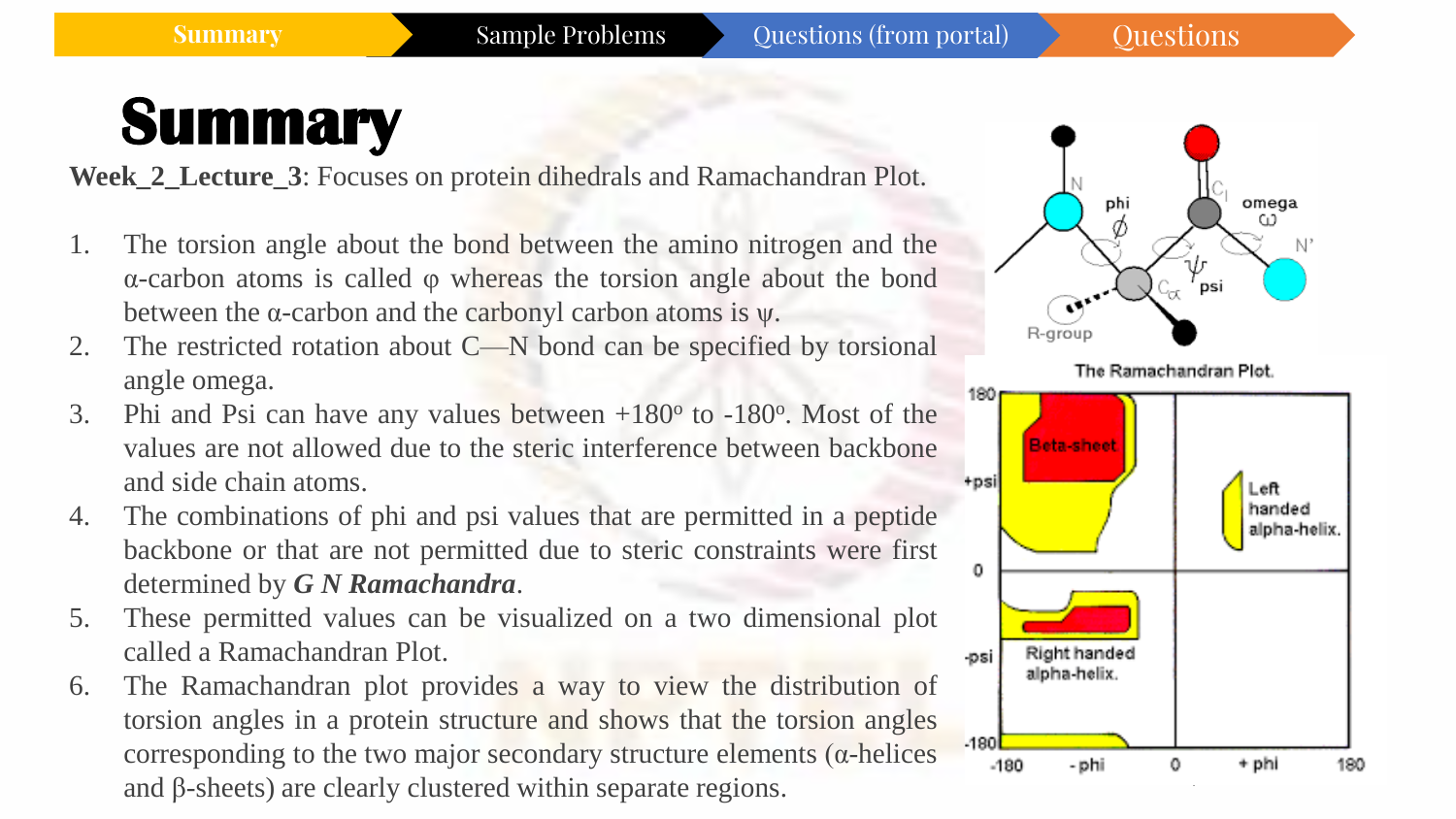**Week\_2\_Lecture\_4**: Lecture 4 is about super secondary structures (motifs) and domains.

- 1. The exact meaning of terms motif and domain is not easy to define because both are used in several overlapping contexts. Super secondary structures are intermediates between secondary and tertiary structures of protein.
- 2. Certain combinations of secondary structures with a specific geometric arrangement are called motifs or super secondary structures.
- 3. Domain is an independently folded stable tertiary structure and shows a certain level of evolutionary conservation. It is a polypeptide chain or part of polypeptide chain that can fold independently into a stable three-dimensional structure.
- 4. The unique three-dimensional conformations are due to the consequences of the interactions between the side chains.
- 5. Different types of covalent and non-covalent interactions stabilize the tertiary structure. The covalent bond present in a tertiary structure is the intrachain disulfide bond between two cysteine residues.
- 6. Non-covalent interactions in aqueous environment include, ionic bonds, hydrogen bonds, van der Waals forces and hydrophobic interactions. These are weak interactions and their bond strengths are much less as compared to covalent bonds.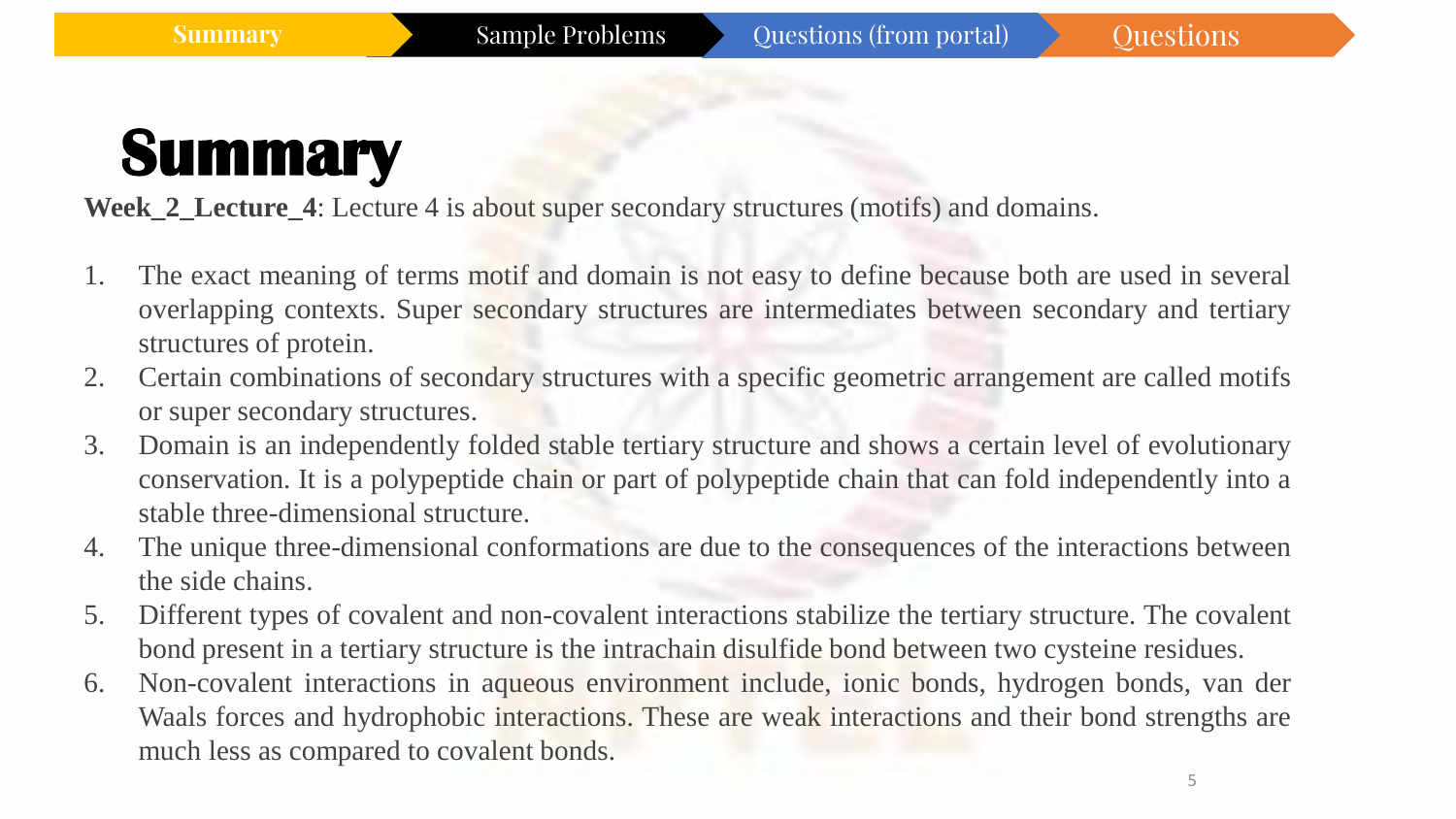**Week 1 Lecture 5:** Lecture 5 is about Protein folding

- **1. Protein folding** is the physical process by which a protein chain is translated to its native threedimensional structure, typically a "folded" conformation by which the protein becomes biologically functional.
- 2. Folding is a spontaneous process that is mainly guided by hydrophobic interactions, formation of intramolecular hydrogen bonds, van der Waals forces.
- 3. Proteins will have limitations on their folding based on the restricted bending angles or conformations that are possible. These allowable angles of protein folding are described with a two-dimensional plot known as the Ramachandran plot, depicted with psi and phi angles of allowable rotation.
- 4. The folding process also depends on nature of the solvent, the concentration of salts, the temperature, and the presence of molecular chaperones.
- 5. According to one folding model, folding is initiated by a spontaneous collapse of the unfolded polypeptide chain into a partly organized globular state, mediated by hydrophobic interactions among non-polar residues (Hydrophobic collapse). The collapsed state is referred to as a molten globule.
- 6. Molecular chaperones are a class of proteins which bind to incompletely folded or unfolded proteins in order to assist their folding or prevent them from aggregating.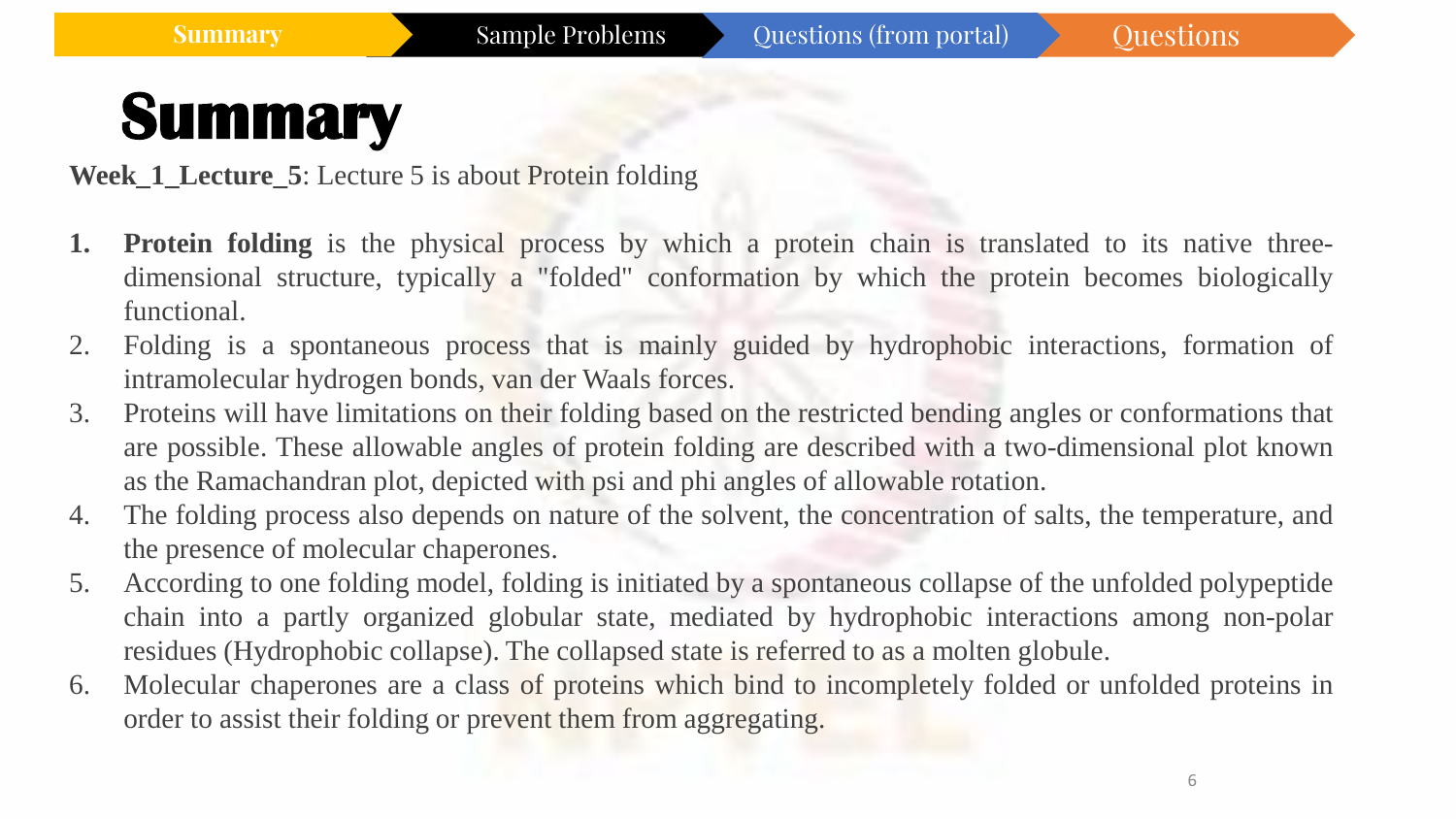Which of the following amino acids **NOT** involved in salt bridge formation?

- 1. Arginine
- 2. Glycine
- 3. Lysine
- 4. Glutamate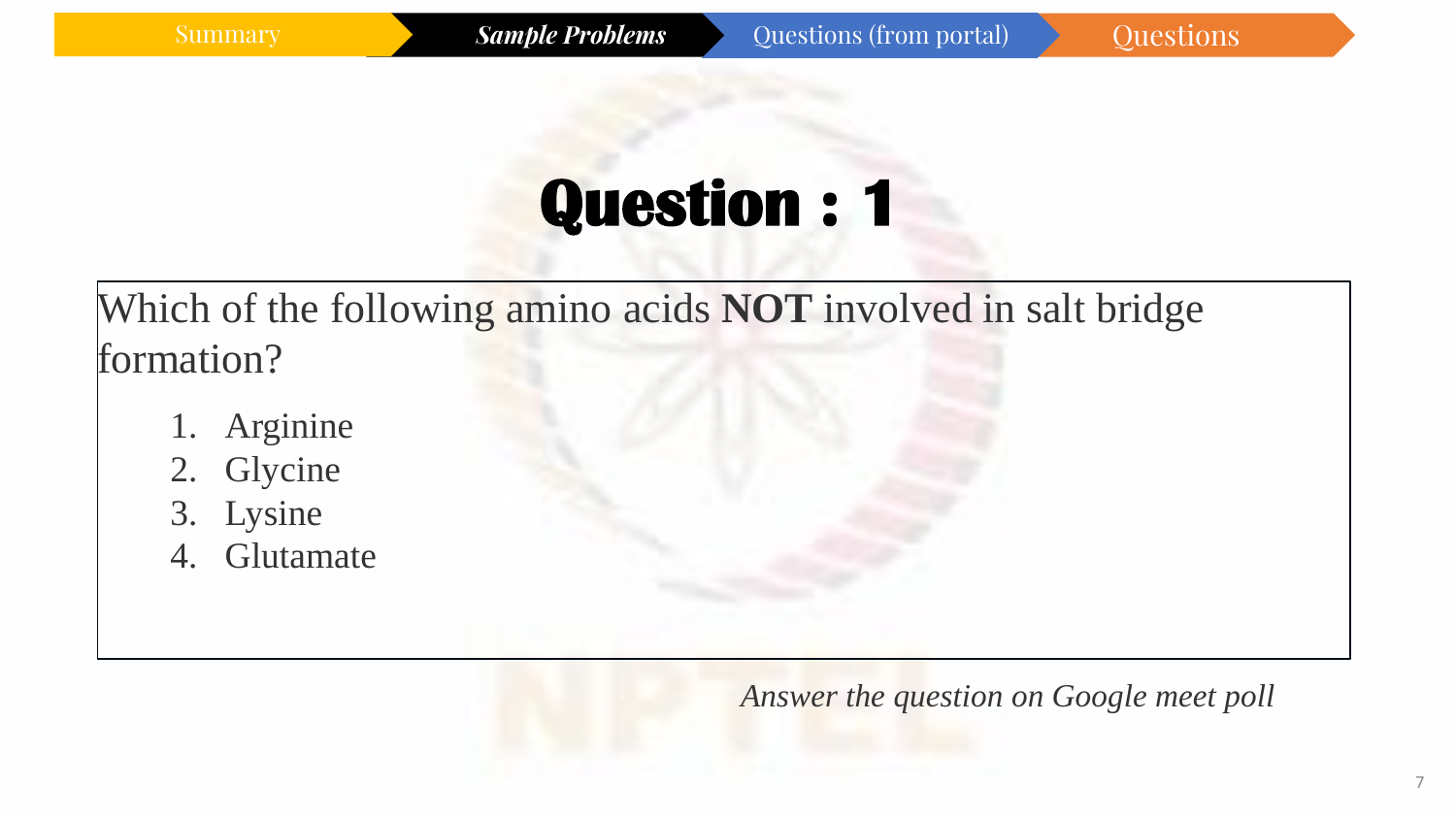Which of the following amino acids **NOT**  involved in salt bridge formation?

- 1. Arginine
- 2. Glycine
- 3. Lysine
- 4. Glutamate

**Solution:**

- **1. A salt bridge** is a combination of two non-covalent interactions namely hydrogen bonding and ionic bonding.
- Ionic bond is formed by the electrostatic attraction between positive and negative ions. Hydrogen bond exists between a hydrogen atom covalently bonded to a high electronegative atom and an electronegative atom with a lone pair of electrons.
- 3. The salt bridge arises from the anionic carboxylate of either aspartic acid or glutamic acid and the cationic ammonium from lysine or arginine.
- 4. Other residues with ionizable side chains such as histidine, tyrosine, and serine can also participate.
- 5. The distance between the residues participating in the salt bridge is also cited as being important. The distance required is less than 4 Å (400 pm). Amino acids greater than this distance apart do not qualify as forming a salt bridge.

Final answer: **Glycine**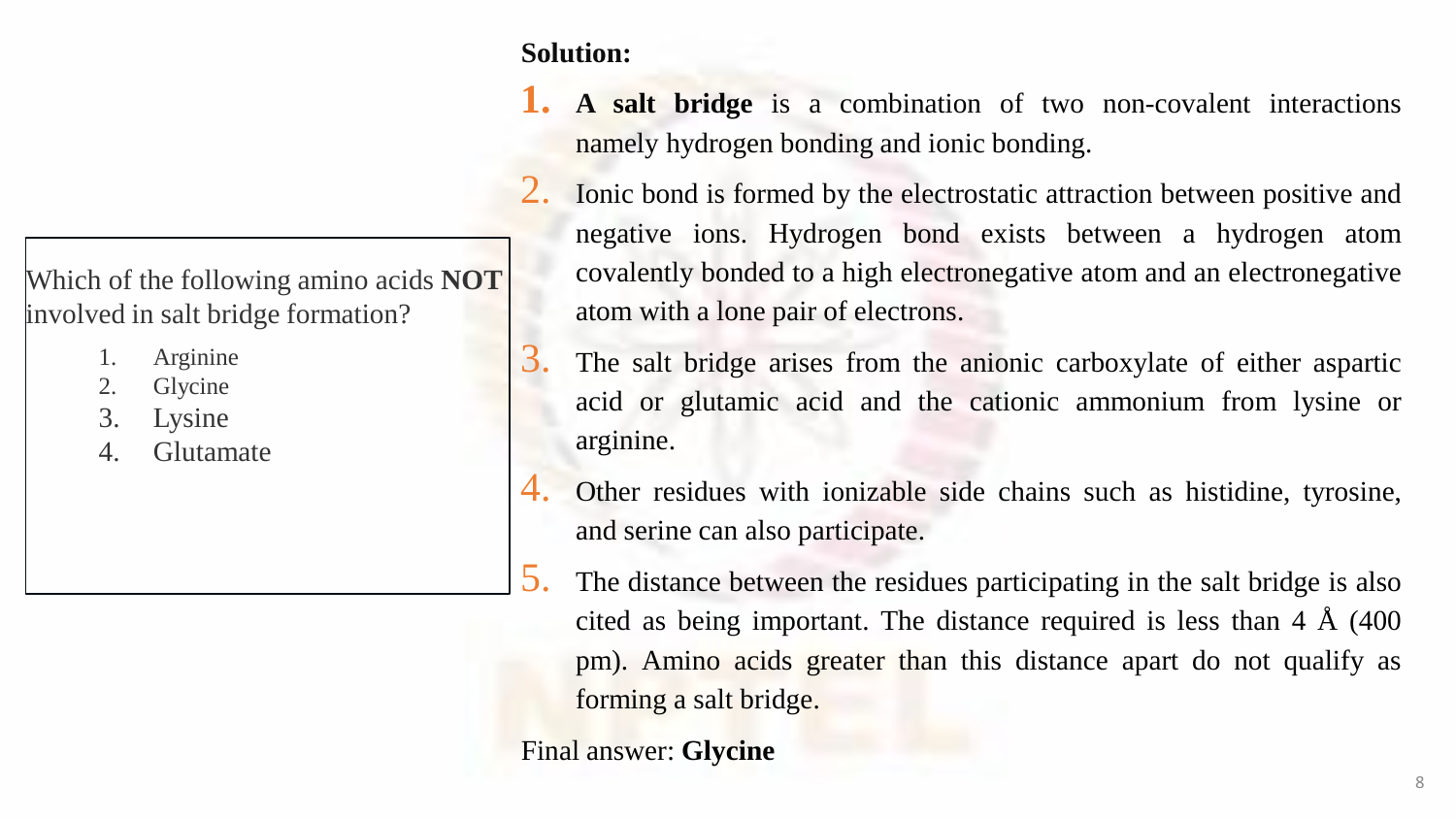#### Helix loop Helix is a ?

- 1. DNA binding motif 2. Protein binding motif
- 3. Metal binding motif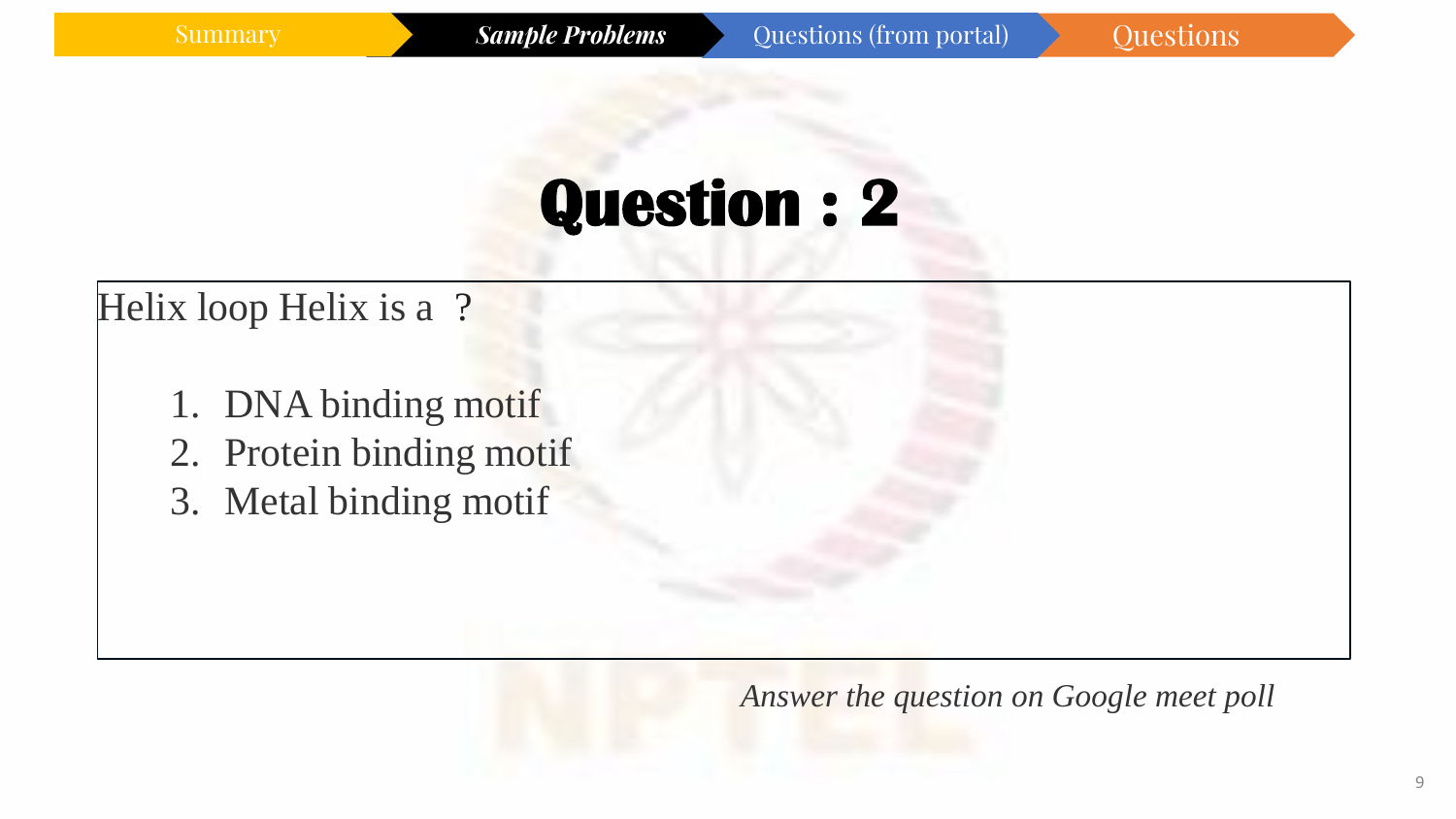A **helix–loop–helix** (**HLH**) is a protein structural motif that characterizes one of the largest families of dimerizing transcription factors.

The motif is characterized by two  $\alpha$ -helices connected by a loop, and transcription factors based on HLH are dimeric, each with one helix containing basic amino acid residues that facilitate DNA binding.

The helix-loop-helix is a DNA-binding motif commonly found in transcription factors, such as the EF-hand, a calcium-binding domain common to calcium-binding proteins.

In general, one helix is smaller, and due to the flexibility of this loop, allows dimerization by folding and packing against another helix. The larger helix typically contains the DNA-binding regions.

Final Answer **: DNA Binding motif**

#### Helix loop Helix is a ?

- 1. DNA binding motif
- 2. Protein binding motif
- 3. Metal binding motif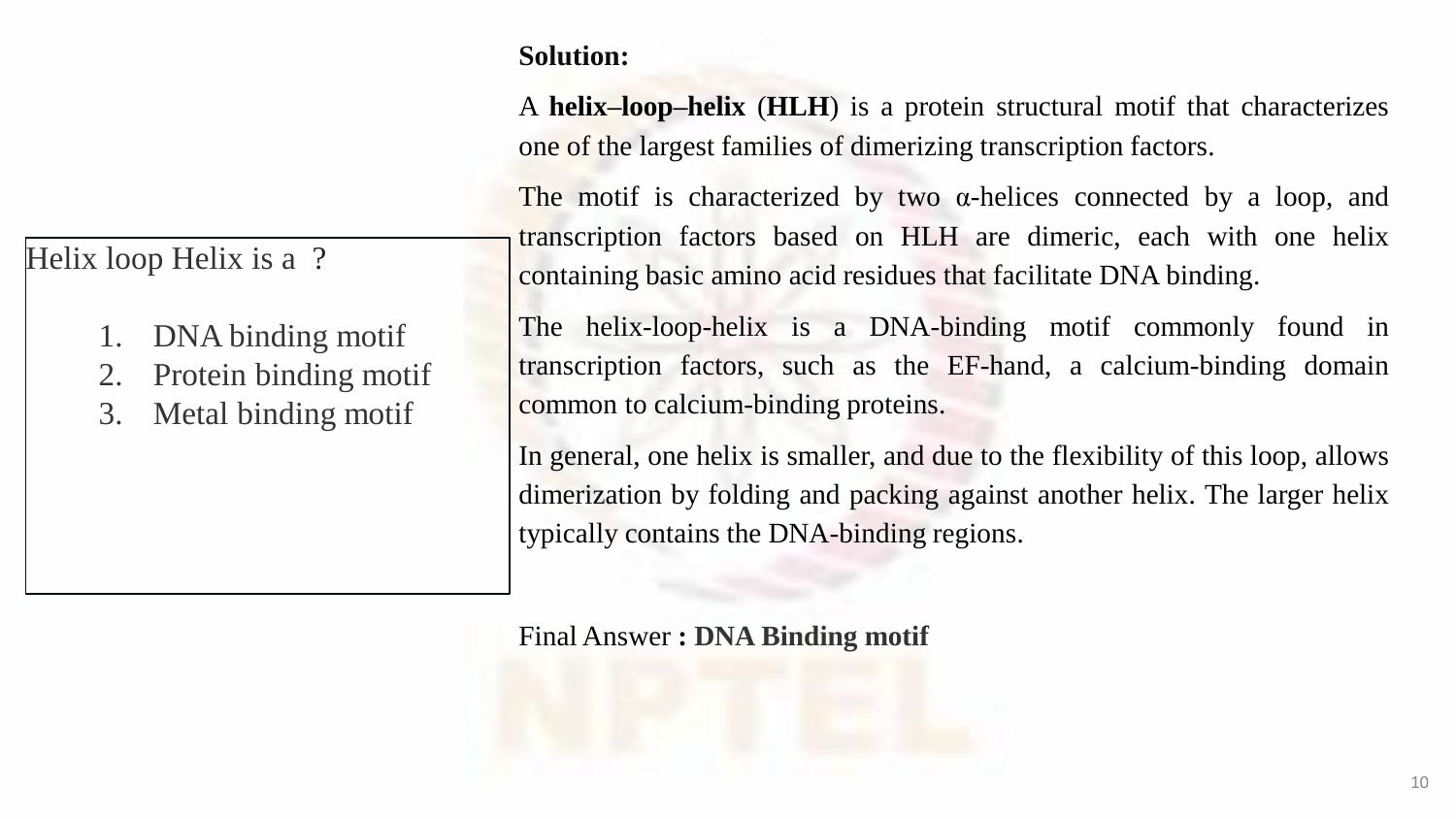2D gel electrophoresis, the separation is based on?

- 1. Charge
- 2. Size
- 3. Size and Charge
- 4. None of the above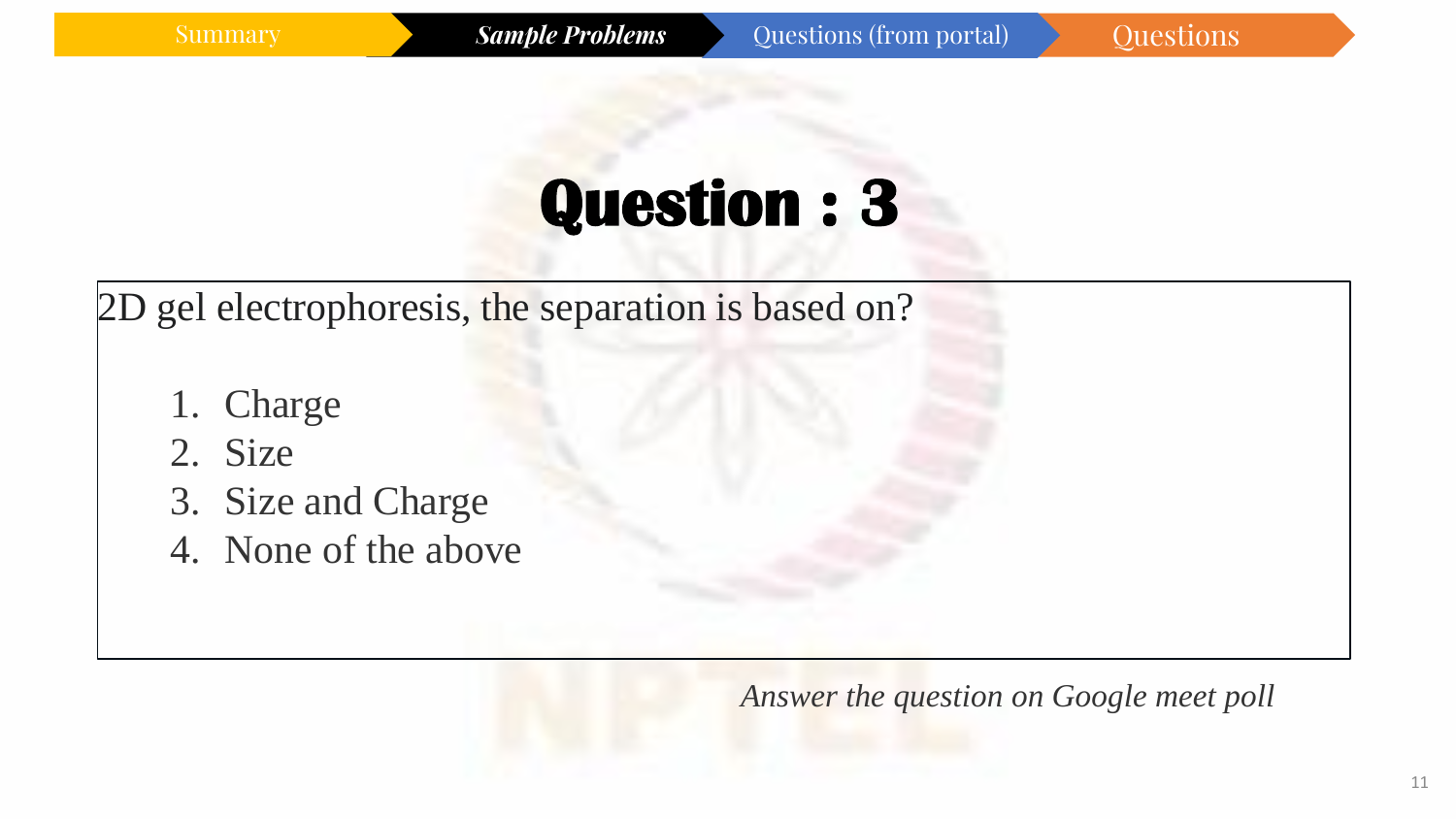- ➢ In the first dimension, molecules are separated linearly according to their isoelectric point. In the second dimension, the molecules are then separated according to molecular mass.
- $\triangleright$  Since it is unlikely that two molecules will be similar in two distinct properties, molecules are more effectively separated in 2-D electrophoresis than in 1-D electrophoresis.
- ➢ Separation of the proteins by isoelectric point is called isoelectric focusing (IEF). The **isoelectric point** (**pI**), is the pH at which a molecule carries no net electrical charge or is electrically neutral in the statistical mean.
- At pI, the amino groups are protonated  $(NH_3^+)$  and carboxyl groups are deprotonated (COO $\cdot$ ), forming a zwitter ion.
- ➢ At very low pH, carboxyl and amino group are protonated and the molecule is positively charged. Similarly at very high pH, deprotonation happens and the molecule is negatively charged.

$$
R - CH - C - OH \rightleftharpoons R - CH - C - O \rightleftharpoons R - CH - C - O \leftleftharpoons R - CH - C - O \leftleftharpoons R - CH - C - O \leftleftharpoons R - CH - C - O \leftleftharpoons R - CH - C - O \leftleftharpoons R - CH - C - O \leftleftharpoons R - CH - C - O \leftleftharpoons R - CH - C - O \leftleftharpoons R - CH - O \leftleftharpoons R - CH - O \leftleftharpoons R - CH - O \leftleftharpoons R - CH - O \leftleftharpoons R - CH - O \leftleftharpoons R - CH - O \leftleftharpoons R - CH - O \leftleftharpoons R - CH - O \leftleftharpoons R - CH - O \leftleftharpoons R - CH - O \leftleftharpoons R - CH - O \leftleftharpoons R - CH - O \leftleftharpoons R - CH - O \leftleftharpoons R - CH - O \leftleftharpoons R - CH - O \leftleftharpoons R - CH - O \leftleftharpoons R - CH - O \leftleftharpoons R - CH - O \leftleftharpoons R - CH - O \leftleftharpoons R - CH - O \leftleftharpoons R - CH - O \leftleftharpoons R - CH - O \leftleftharpoons R - CH - O \leftleftharpoons R - CH - O \leftleftharpoons R - CH - O \leftleftharpoons R - CH - O \leftleftharpoons R - CH - O \leftleftharpoons R - CH - O \leftleftharpoons R - CH - O \leftleftharpoons R - CH - O \leftleftharpoons R - CH - O \leftleftharpoons R - CH - O \leftleftharpoons R - CH - O \leftleftharpoons R - CH - O \leftleftharpoons R - CH - O \leftleftharpoons R - CH - O \leftleftharpoons R - CH - O \leftleftharpoons R - CH - O \leftleftharpoons R - CH - O \leftleftharpoons R - CH - O \leftleftharpoons R - CH - O \leftleftharpoons R - CH - O \leftleftharpoons R - CH - O \leftleftharpoons R - CH - O \leftleftharpoons R - CH - O \leftleftharpoons R - H \leftleftharpoons R - H \leftleftharpoons R - H \leftleftharpoons R - H \leftleftharpoons R - H \leftleftharpoons R - H \leftleftharpoons R - H \leftleftharpoons R - H \leftleftharpoons R - H \leftleftharpoons R - H \leftleftharpoons R - H \leftleftharpoons R - H \leftleftharpoons R - H \leftleftharpoons R - H \leftleftharpoons R - H \leftlefthar
$$

 $\triangleright$  The proteins applied in the first dimension will move along the gel and will accumulate at their isoelectric point; that is, the point at which the overall charge on the protein is 0 (a neutral charge).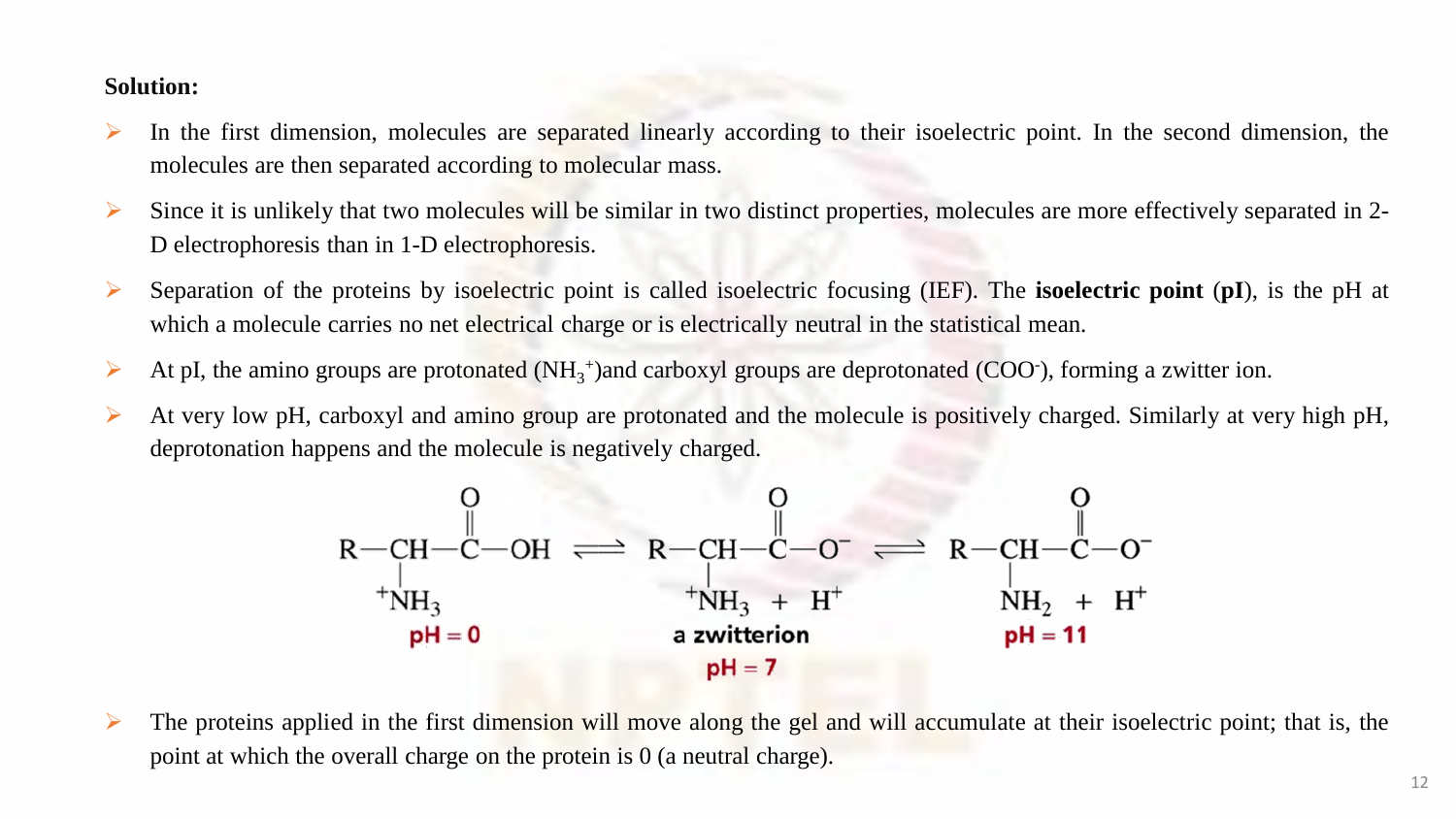- Before separating the proteins by mass, they are treated with sodium dodecyl sulfate (SDS) along with other reagents. This denatures the proteins and binds a number of SDS molecules roughly proportional to the protein's length.
- The SDS molecules are negatively charged, the result of this is that all of the proteins will have negative charge and allows migration of the proteins in the second dimension.
- In the second dimension, an electric potential is again applied, but at a 90 degree angle from the first field. The proteins will be attracted to the more positive side of the gel (because SDS is negatively charged) proportionally to their mass-to-charge ratio.

➢ Final Answer **: Size and Charge**

2D gel electrophoresis, the separation is based on?

- 1. Charge
- 2. Size
- 3. Size and Charge
- 4. None of the above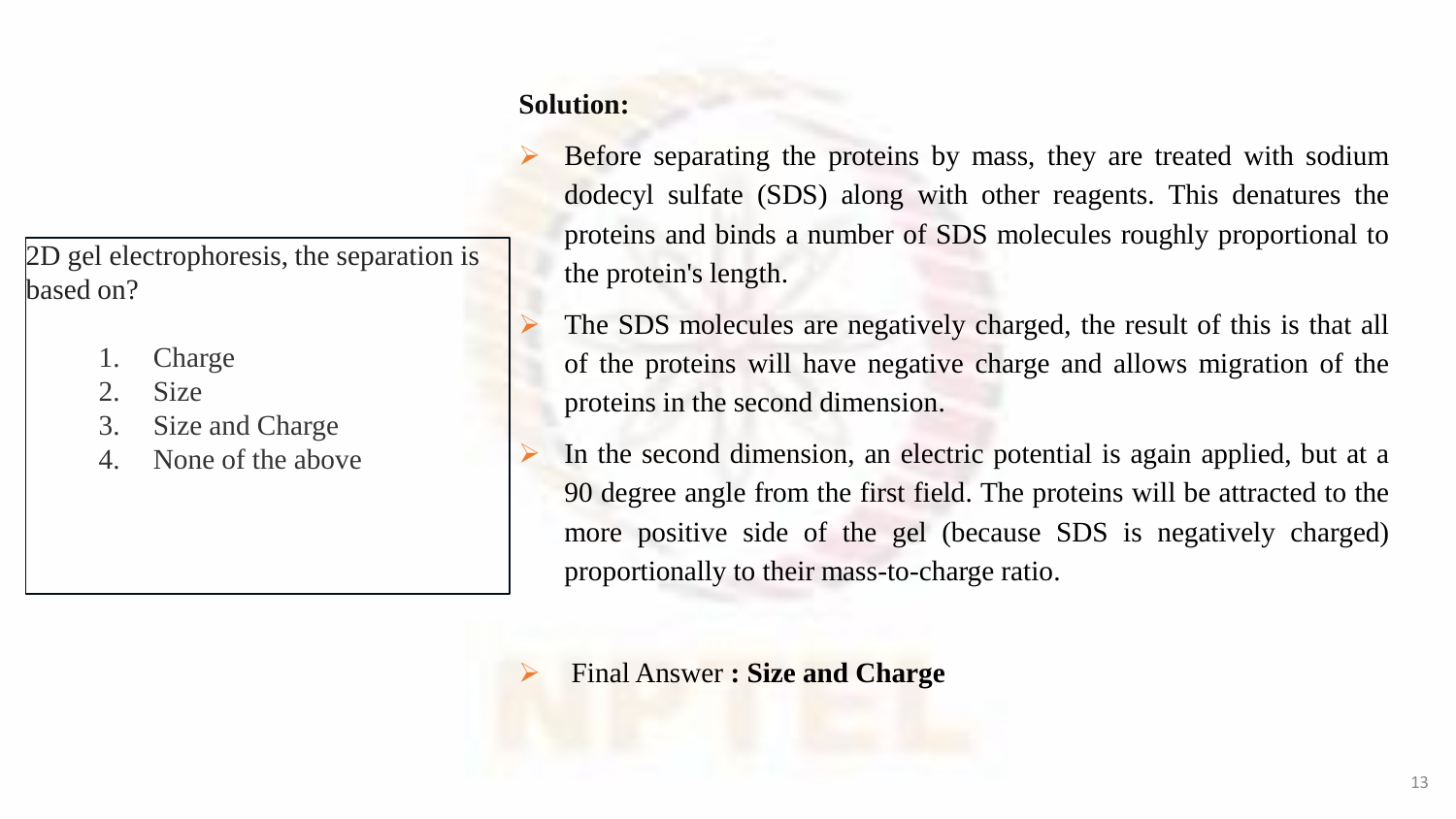Christian Anfinsen experiment describes protein folding is ?

- 1. Depending on biological systems
- 2. Inherited from protein sequence
- 3. Depending on mechanical systems
- 4. None of the above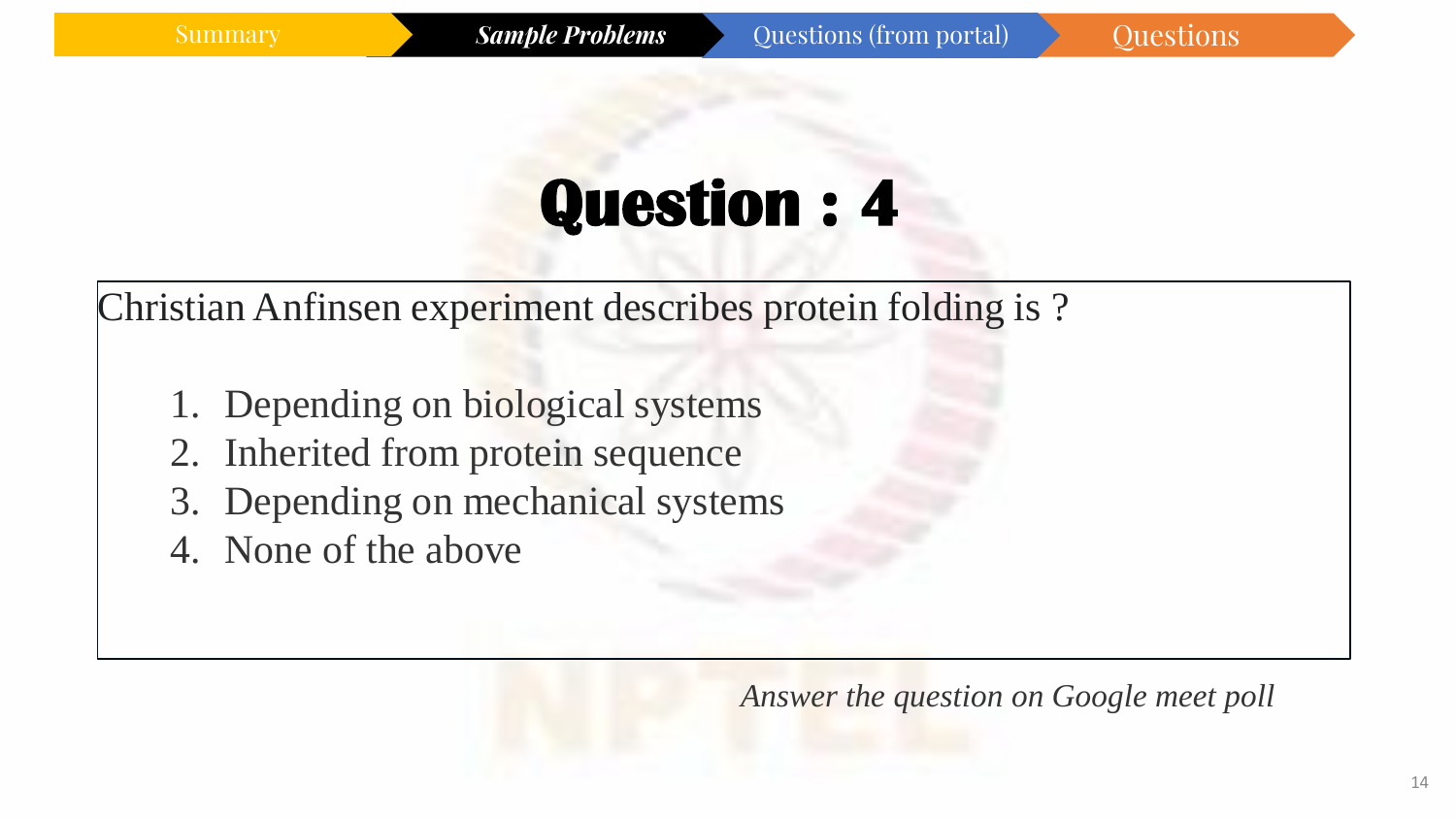Christian Anfinsen experiment describes protein folding is ?

- 1. Depending on biological systems
- 2. Inherited from protein sequence
- 3. Depending on mechanical systems
- 4. None of the above

#### **Solution:**

- ➢ **Protein folding** is the physical process by which a polypeptide folds into its characteristic and functional threedimensional conformation.
- ➢ One of the most important experiment, which helped in understanding the process of protein folding was carried out by Christian Anfinsen.
- ➢ Christian Anfinsen studied the refolding of protein ribonuclease A. In the presence of urea, a denaturant and bmercaptoethanol, a reducing agent, ribonuclease is denatured and the disulfide bonds are broken.
- When the protein is allowed to renature by removing the denaturant and reducing agent, the protein regains its native conformation, including disulfide bonds.
- This finding provided the first evidence that the amino acid sequence of a polypeptide chain contains all the information required to fold the chains into its native three dimensional structure.
	- ➢ Final Answer **: Inherited from protein sequence**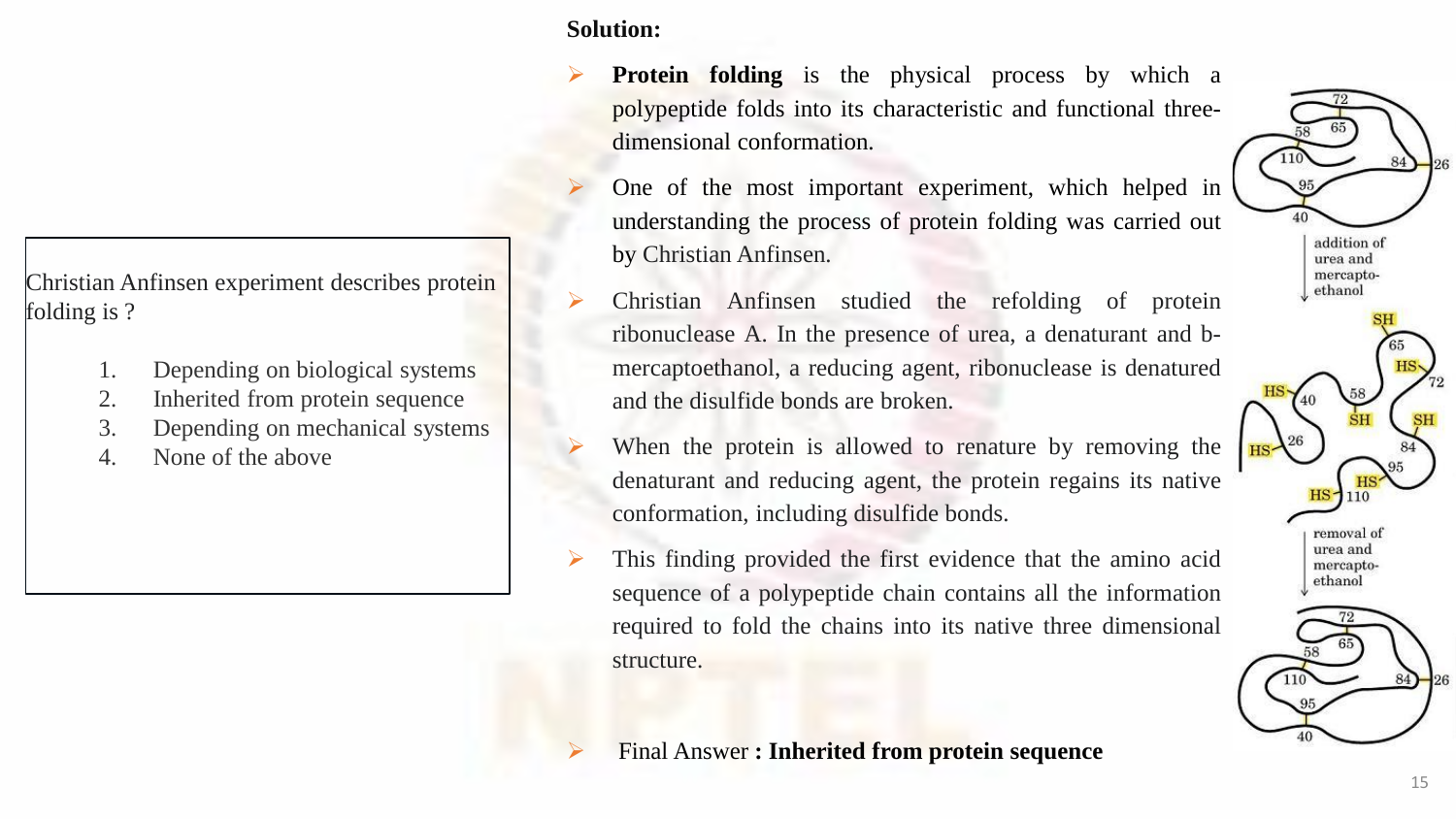When a protein is transferred to a solution with a lower pH than its optimal range, which of the following levels of protein structure can be affected?

- 1. Primary only
- 2. Secondary only
- 3. Secondary and tertiary only
- 4. Secondary, tertiary, and quaternary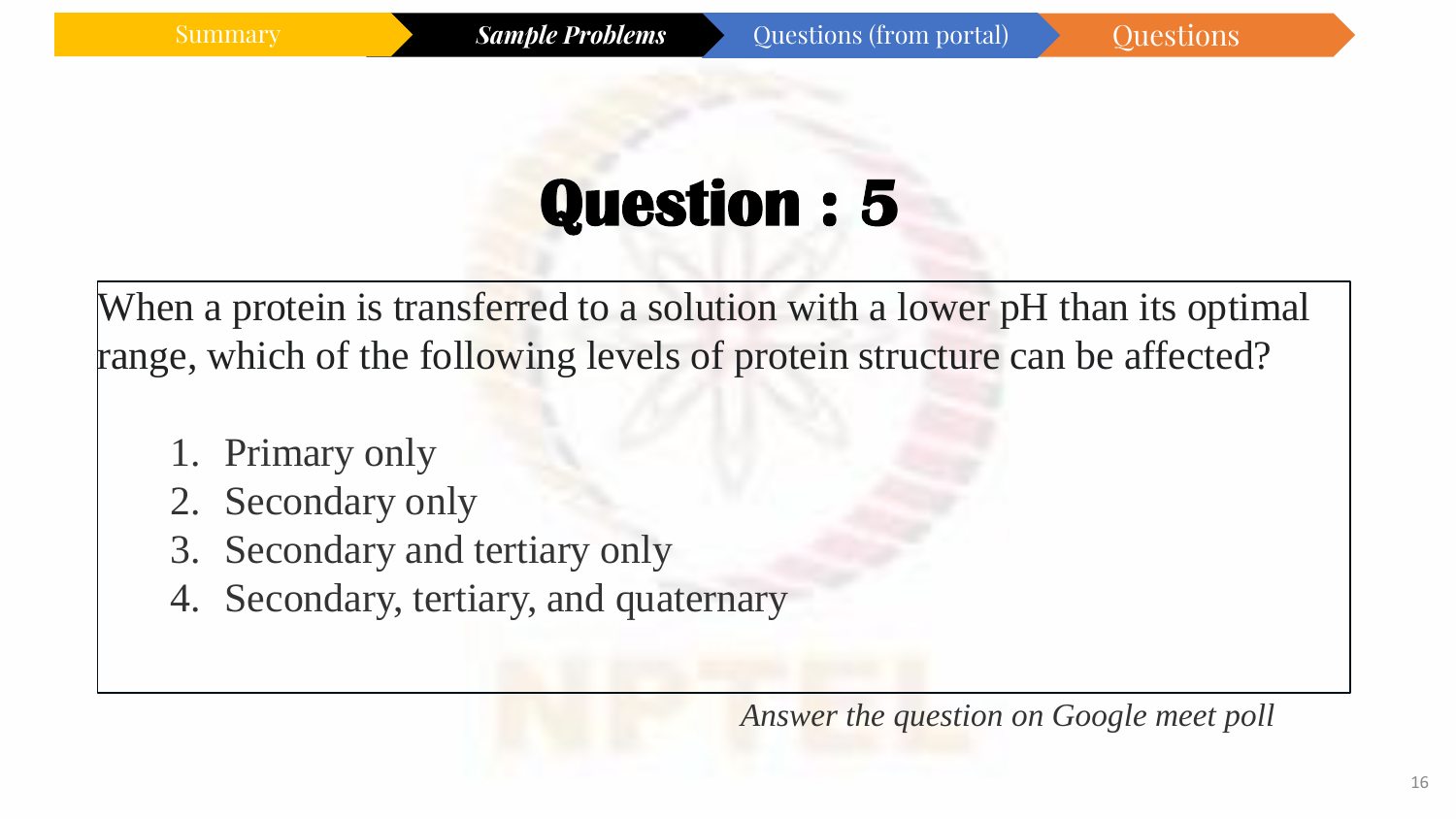When a protein is transferred to a solution with a lower pH than its optimal range, which of the following levels of protein structure can be affected?

- 1. Primary only
- 2. Secondary only
- 3. Secondary and Tertiary only
- Secondary, tertiary, and quaternary



This question is about a protein is being transferred to a highly acidic solution that is outside of the protein's optimal pH range. In such a situation, we would expect the protein to undergo conformational changes that would alter its function.

The primary structure upon being transferred to an acidic solution, the protein does indeed unfold, but it doesn't break apart into individual amino acids. Thus, there is no change in primary structure.

The secondary structure of a protein refers to local conformations and are held together by various intramolecular bonds between the amino acid residues. When transferred to an acidic solution, these intramolecular forces are disrupted and, as a result, cause a disruption in the protein's secondary structure.

The overall three-dimensional conformation of a polypeptide is held together by same intramolecular forces. Because a highly acidic solution interferes with these interactions, the tertiary level of protein structure is indeed affected by pH changes.

➢ Just as with secondary and tertiary structures, the introduction of <sup>a</sup> highly acidic solution can disrupt these intermolecular interactions, thus causing a disruption in the quaternary structure of a protein composed of two or more polypeptide chains.

Final Answer **:Secondary, tertiary, and quaternary**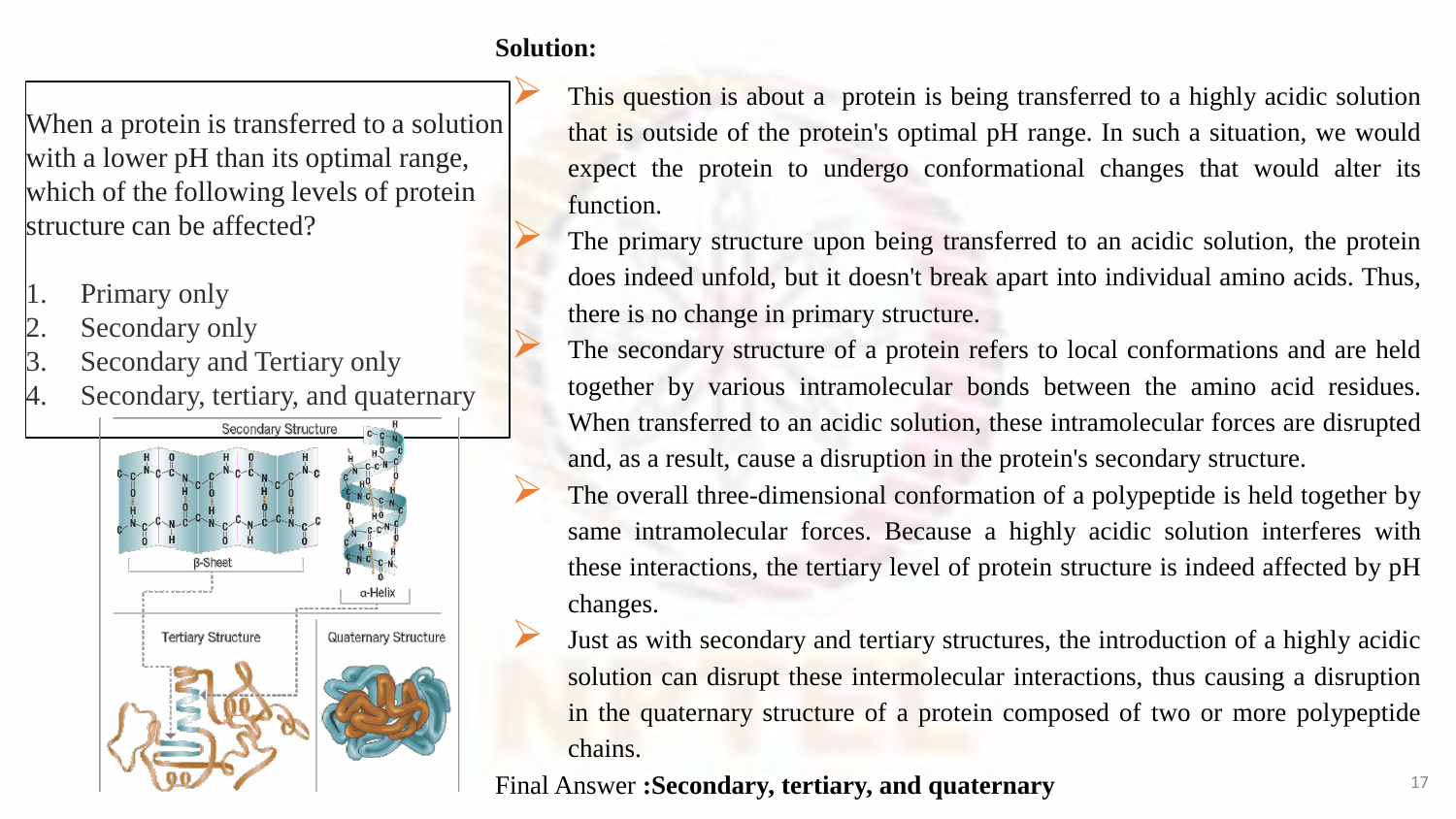The formation of a peptide bond is an example of what type of reaction?

- 1. Double displacement reaction
- 2. Decomposition reaction
- 3. Combustion reaction
- 4. Condensation reaction
- 5. Hydration reaction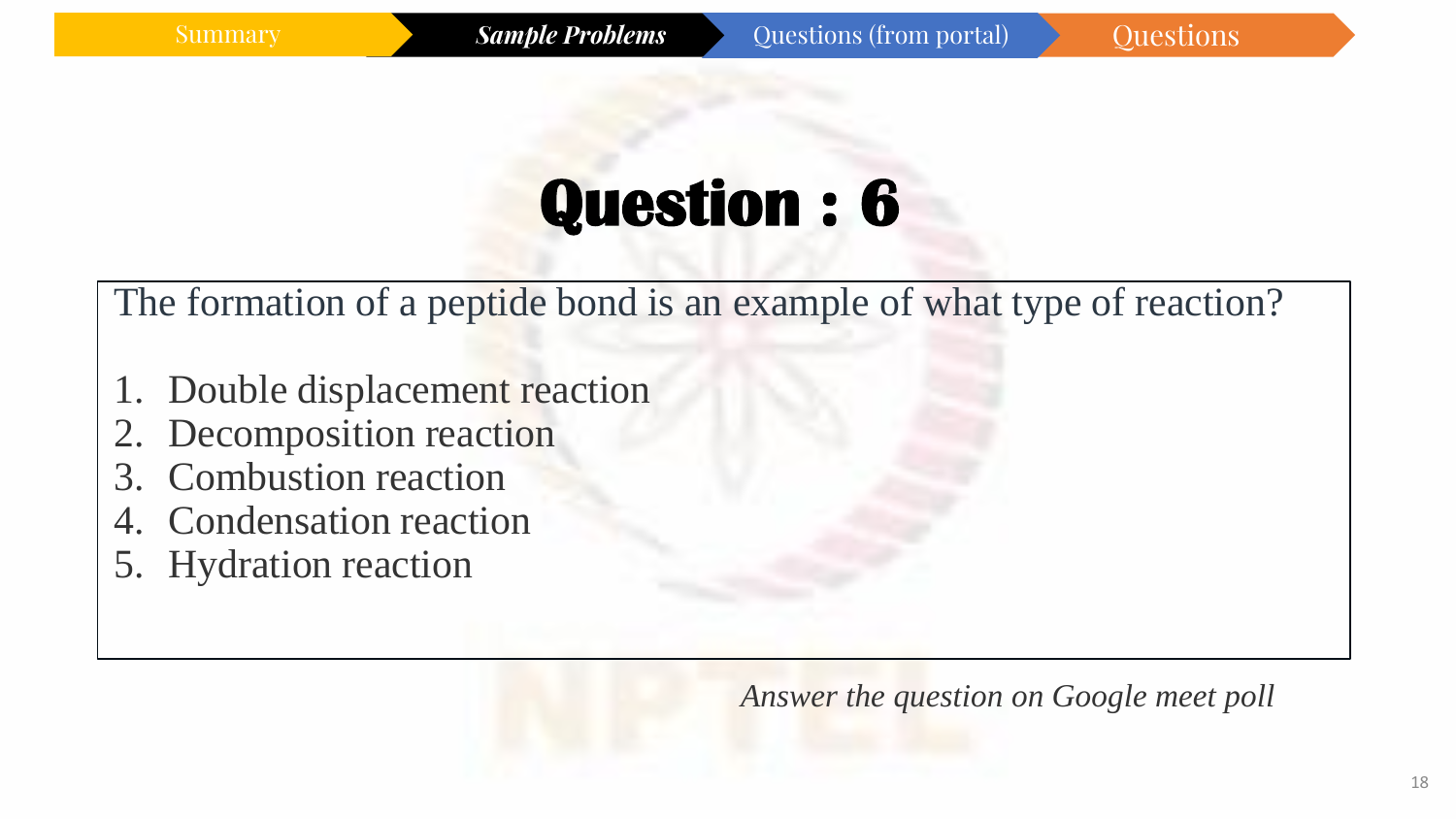- ➢ A **peptide bond** is an amide type of covalent chemical bond linking two consecutive alpha-amino acids.
- In this reaction, two amino acids approach each other, with the non-side chain carboxylic acid moiety of one coming near the non-side chain amino moiety of the other..
- One loses a hydrogen and oxygen from its carboxyl group (COOH) and the other loses a hydrogen from its amino group  $(NH<sub>2</sub>)$ . This reaction produces a molecule of water  $(H<sub>2</sub>O)$  and two amino acids joined by a peptide bond (-CO-NH-).



➢ This is a dehydration synthesis reaction (also known as a condensation reaction where a two molecules are combined to form a single molecule, usually with the loss of a small molecule such as water).

➢ Final Answer **: Condensation reaction**

The formation of a peptide bond is an example of what type of reaction?

- Double displacement reaction
- Decomposition reaction
- 3. Combustion reaction
- Condensation reaction
- 5. Hydration reaction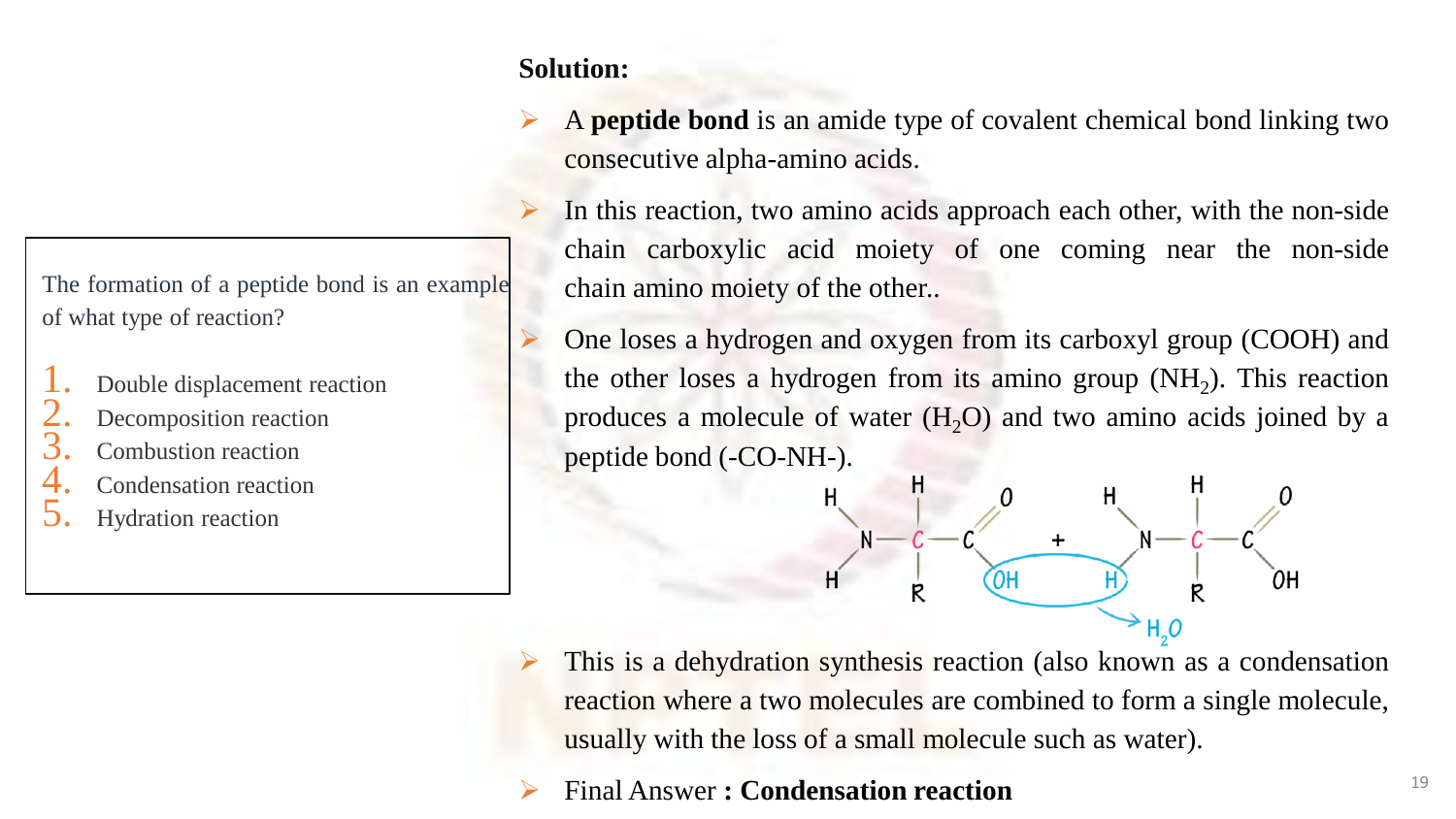Why are antiparallel beta sheets more stable than parallel beta sheets?

- 1. More covalent interactions between its amino acids
- 2. The antiparallel sheets are composed of more stable amino acids
- 3. There are more hydrophobic interactions between its amino acids
- 4. The hydrogen bonding angle is optimized by antiparallel sheets
- 5. The hydrogen bond angle is 150 degrees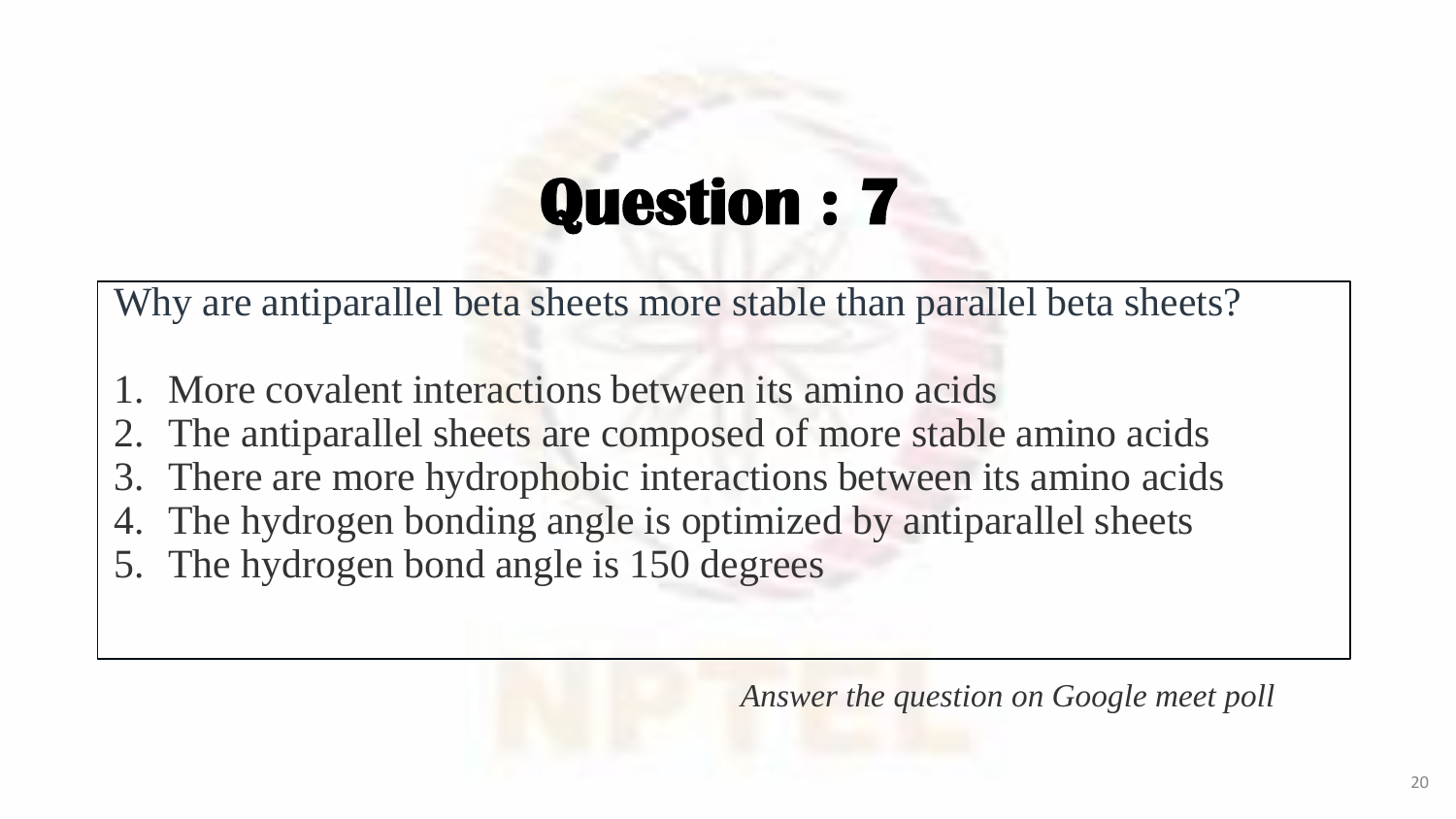The parallel arrangement is less stable because the geometry of the individual amino acid molecules forces the hydrogen bonds to occur at an angle, making them longer and thus weaker.

Contrarily, in the anti-parallel arrangement the hydrogen bonds are aligned directly opposite each other, making for stronger and more stable bonds.

In an antiparallel beta sheet, the hydrogen bonding angle is 180 degrees and optimal; this is the most stable angle. In parallel sheets, it is a less stable 150 degrees.



Final Answer **:The hydrogen bonding angle is optimized by antiparallel sheets**

Why are antiparallel beta sheets more stable than parallel beta sheets?

- More covalent interactions between its amino acids
- The antiparallel sheets are composed of more stable amino acids
- 3. There are more hydrophobic interactions between its amino acids
- 4. The hydrogen bonding angle is optimized by antiparallel sheets
- The hydrogen bond angle is 150 degrees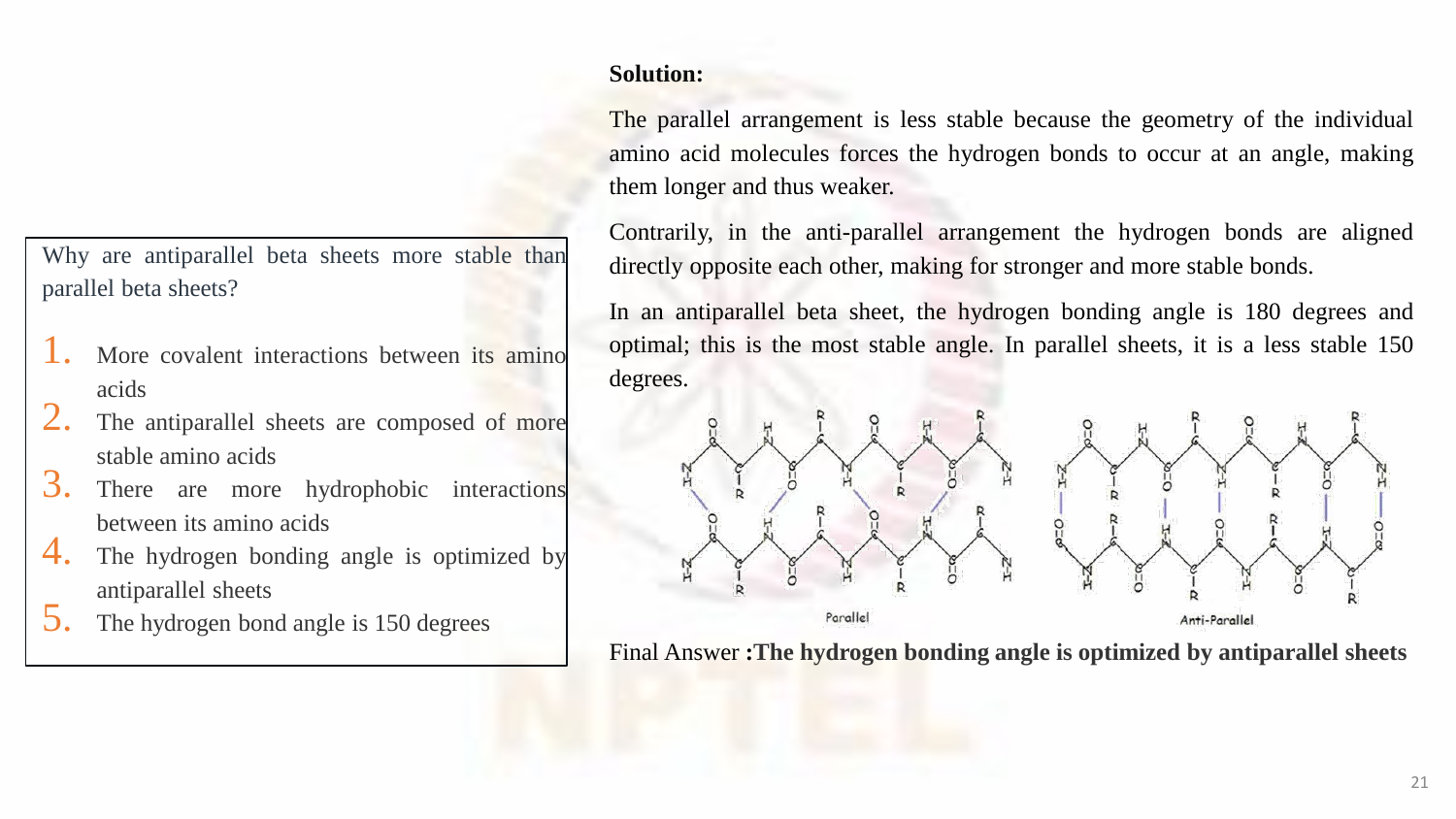In a sequence of amino acids within an alpha helix, between which amino acids in the sequence does hydrogen bonding occur?

- 1. 1 and 3
- 2. 1 and 5
- 3. 1 and 4
- 4. 1 and 6
- 5. 1 and 6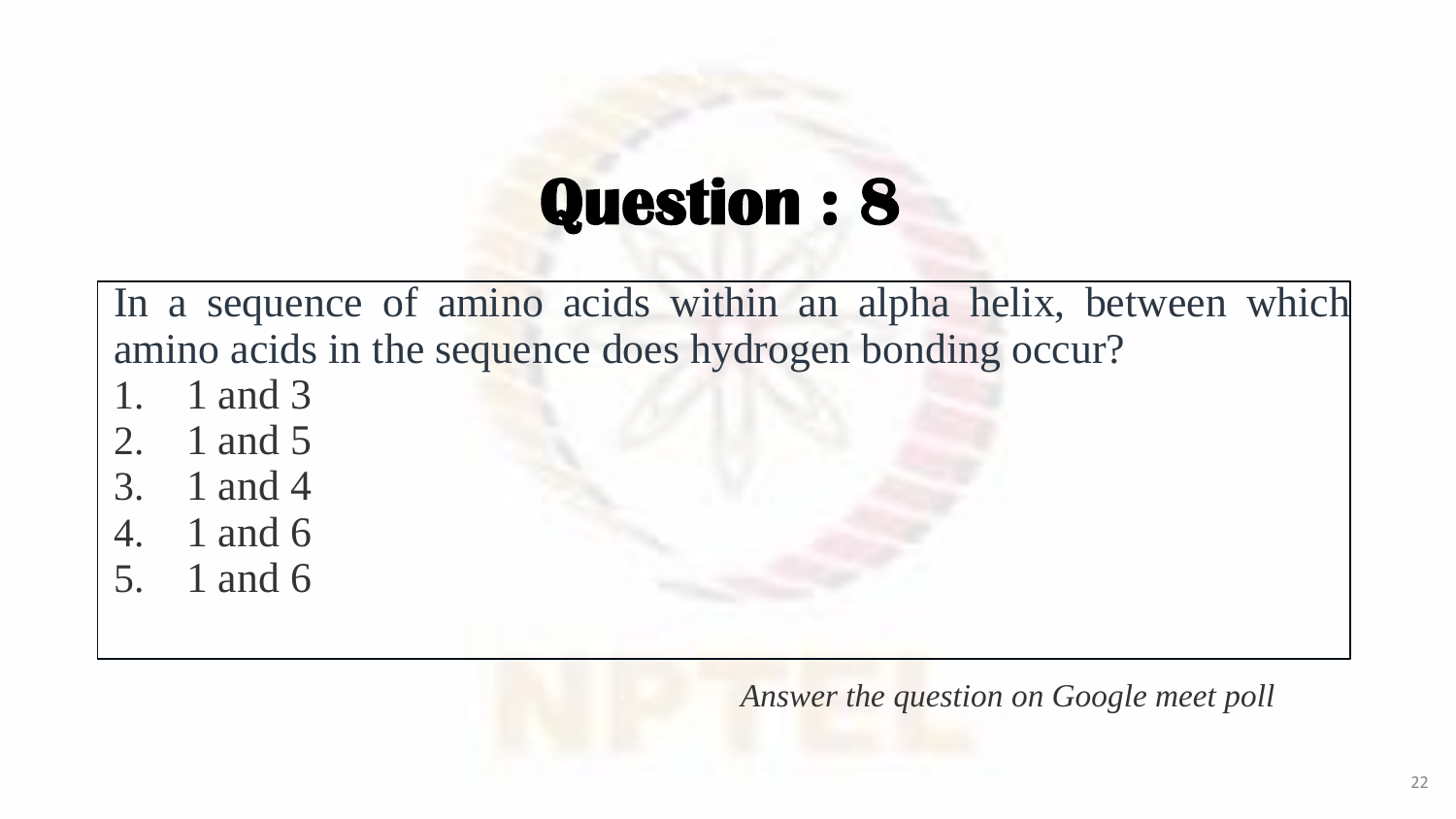What unique feature of peptide bond makes it stronger than that of esters?

#### **Solution:**

The peptide bond is more highly resonance-stabilized than the ester bond. This stabilization strengthens the peptide bond.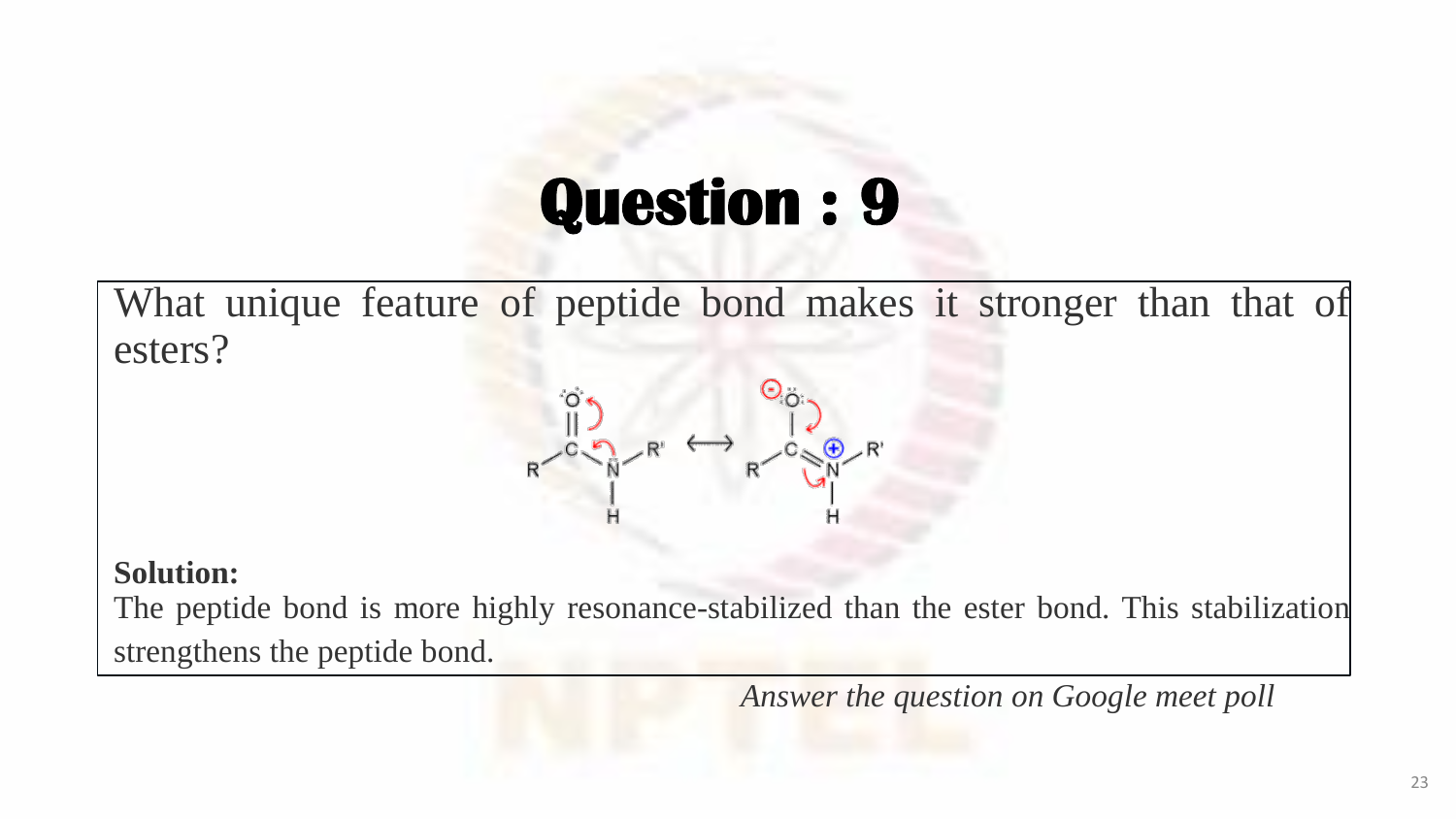Most of the cytosolic proteins lack disulfide bonds, whereas extracellular proteins usually contain them. Why?

#### **Solution:**

The cytosol is a reducing environment, whereas the extracellular milieu is an oxidizing environment. Disulfide bond forms as a result of oxidation of thiol group and it requires an oxidizing environment.